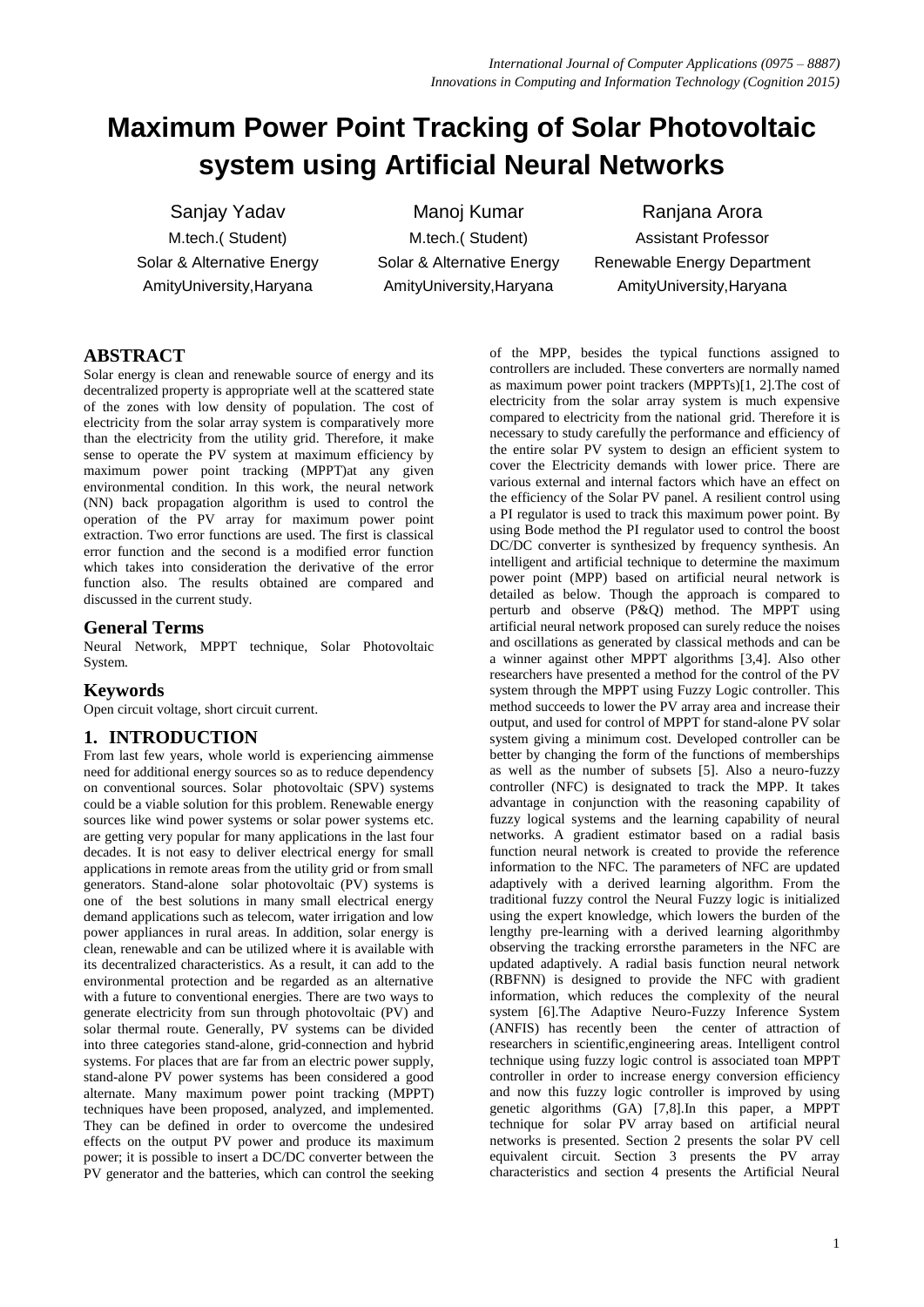Networks feed-forward algorithm. The error function used is shown in the classical form and also a modified form of error function can be found further. The algorithm for neural network applied on the proposed system is presented in section 5 and section 6 concludes the work done in the current study.

#### **2. THE SOLAR PV CELL MODEL**

In Fig.(1) equivalent circuit of a single-diode PV model is shown on which all MPPT techniques are applied. In Fig.1, where  $R_s$  and  $R_{sh}$  are respectively the intrinsic shunt and series resistances of the cell, generally the value of  $R_{sh}$  is very large and  $R_s$  is very small, hence they may be neglected. The characteristic equations of solar cell PV model can be written as :

$$
I = Iph - Irs \left( \exp(\frac{qV}{akT}) - 1 \right)
$$

$$
I = \left[ 1 - \frac{\exp\left(\frac{V}{K_T}\right) - 1}{\exp\left(\frac{V_{oc}}{K_T}\right) - 1} \right]
$$
Where,
$$
K_T = \frac{kTa}{q}
$$

 $I = Output$  current(A),  $V =$ Output voltage  $(V)$ ,

- $I_{ph} = Cell photocurrent,$
- $I_{rs}$ = Cell reverse saturation current,
- $q =$ The charge of an electron,
- $k = Bolzmann's constant$ ,
- a= P-N junction ideality factor,
- T= Cell temperature,
- $V_{oc}$ = open circuit voltage,





## **3. MPPT TECHNIQUE USING NEURAL NETWORK**

Artificial Neural network technique has range of applications in industrial electronics and has large prospects in intelligent control domain. In this technique biological brain neural network is applied into mathematical models, hence the author have expand on its application in the field of MPPT for solar photovoltaic systems.

#### 3.1 *Neural Networks Techniques***:-**

Another MPPT method well fitting to microcontrollers is Neural Networks [8]. The Basic *Neural Network* (NN) has three layers, the input layer, hidden layer and output layer,

adding more hidden layers leads to complicated NN. The number of layers and the number of nodes in each layer as well as the function used in each layer varies and depend on the user knowledge. The parameters of the PV array are the input variables such as  $V_{OC}$  and  $I_{SC}$ , atmospheric data as irradiation and temperature or a combine of these. The performance of the neural network depends on the functions used by the hidden layer and how good the neural network has been designed. The connection between the nodes is all weighted. The weight between the nodes *i* and *j* are labeled as  $w_{ii}$ . These are adjusted in the training operation. To perform this operation process, data of the patterns between inputs and outputs of the neural network are recorded over a larger period, so that the maximum power point can be tracked .The main drawback of this is that the data needed for the training process has to be specifically acquired for every PV array and for each location, as the feature of the PV array vary depending on the model and the atmospheric conditions . The features of the neural network have to be periodically trained.

#### *3.2 Neural Implementation***-**

Solar PV-module for a specific irradiation along with cell temperature. If irradiation and temperature are varied, we observe that the output characteristics of solar PV-module are nonlinear in nature and each curve only has one MPP. The output current of PV module is majorly affected by solar irradiation variation, whereas the output voltage of solar PVmodule is purely affected by temperature variation. Hence, to efficiently use solar PV module, if the atmospheric conditions are changed, the MPP tracking of solar PV-module should be implemented for best efficiency. This working presents an different method to identify the best operating point to achieve the maximum output efficiency of the solar PV modules using a neural network. The input to this is cell temperature and the solar irradiance.



**Fig 2: Block diagram for optimal operating point in MPPT**



**Fig 3: Configuration of Neural Network**